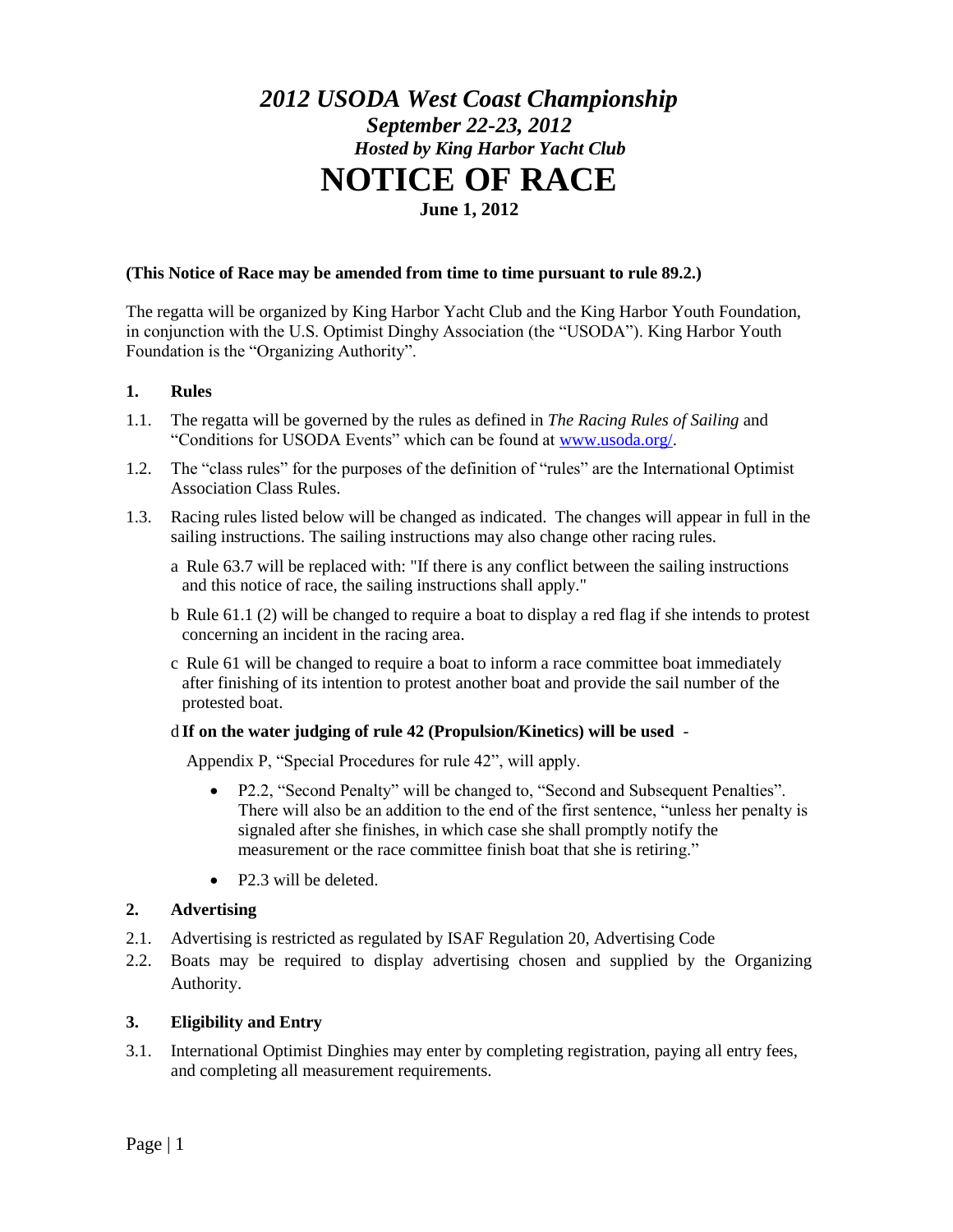- 3.2. The Red, Blue and White Fleet assignments will be based on the competitor's age on the first day of the regatta.
	- 3.2..1. White Fleet Up to Age 10
	- 3.2..2. Blue Fleet Ages 11-12
	- 3.2..3. Red Fleet Ages 13-15
- 3.3. Competitors will have been born on or after January 1st 1997.
- 3.4. All competitors shall be members of their respective national class organization, such as the USODA, or the IODA. The organizing authority may require satisfactory proof of such membership.

#### **4. Registration; Entry Fees**

- 4.1. The Registration fee is \$85. Registration shall be done online only. Competitors shall have completed **all** parts of the online registration form together with all fees paid, by August 31, 2012. Additional late entry fees of US \$25 shall be paid for late registrations completed September 1, 2012 through 8 PM PDT September 21, 2012.
- 4.2. Registration includes completing online registration, including the Waiver and Medical form and paying the entry fee.

The competitor shall confirm that he or she is registered by checking the registration list on the regatta web site. If a competitor is not listed as registered on the website, then the competitor is not registered and the late fees described above will apply at the time of his or her registration.

4.3. Registration will be closed at 8 PM Friday, September 21, 2012.

#### **5. Format of the Regatta**

5.1. There will be a Championship fleet that will race as a single division. There will be a Green fleet.

#### **6. Schedule**

#### *Friday, September 21*

1600-1900 Check in

#### *Saturday, September 22*

| $0830 - 1000$ | Check in                                |
|---------------|-----------------------------------------|
| 0945          | Coaches and Parents Meeting (Mandatory) |
| 1000          | <b>Skippers Meeting (Mandatory)</b>     |
| 1130          | First Warning Championship Fleet        |
| 1800          | Dinner and Entertainment                |
|               |                                         |

#### *Sunday, September 23*

| 1130         | First Warning Championship Fleet                                     |
|--------------|----------------------------------------------------------------------|
| 1500         | No first Warning Signal for the start of a new "set" after this time |
| After Racing | Awards ceremony                                                      |

The Green Fleet sailors' schedule will be the same through the competitors' meeting at which point a second, separate meeting for Green Fleet sailors will be conducted and the remainder of the schedule for that fleet will be announced.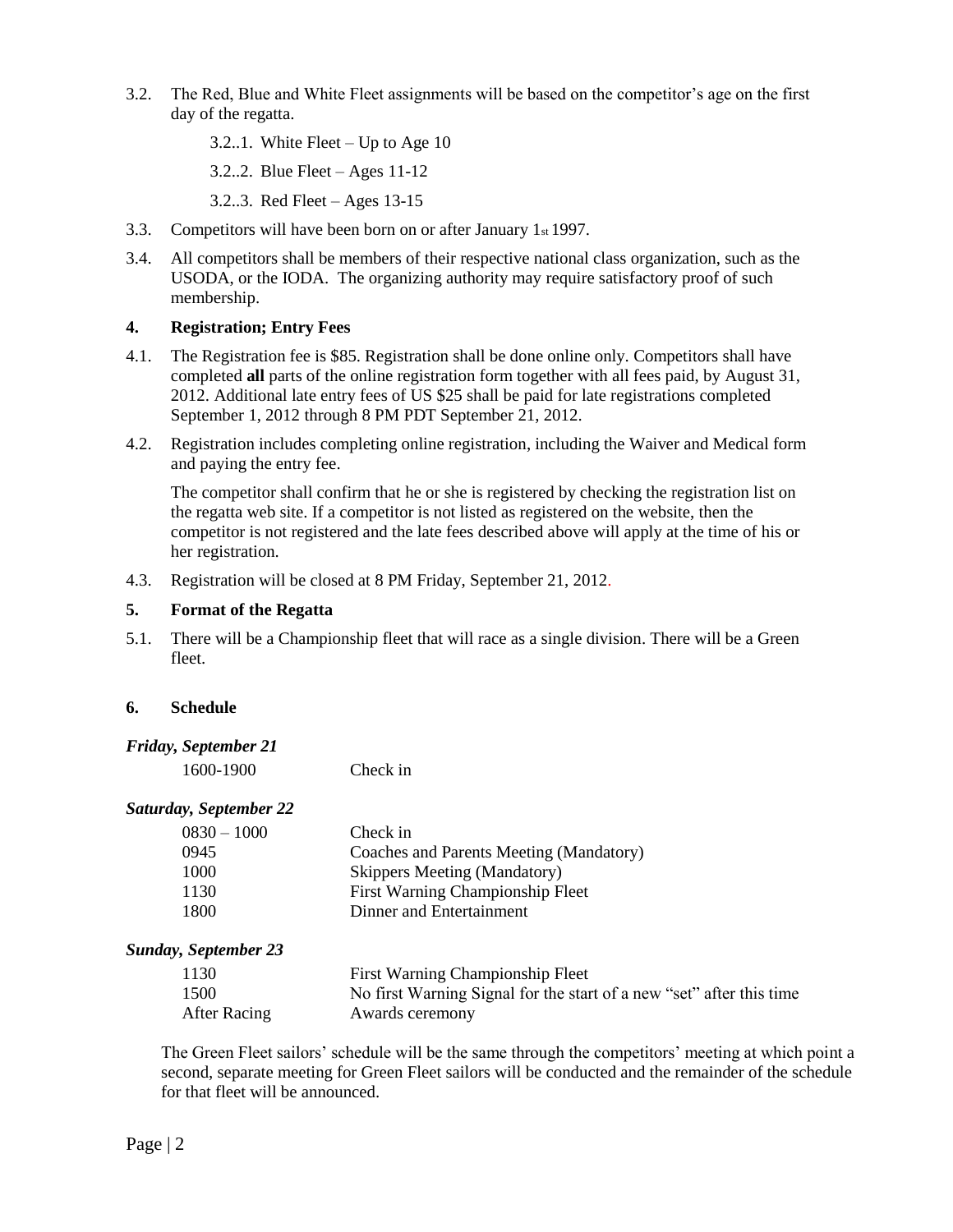## **7. Measurement**

- 7.1. Competitors are allowed to use only one hull, dagger board, rudder (with tiller and extension), mast, boom, sprit and sail during the regatta. Substitution of such equipment shall occur only with the Race Committee's approval.
- 7.2. A boat shall not be entered until it has been measured, and each boat shall pass a safety check prior to launching.
- 7.3. Equipment and/or sails previously measured and stickered or stamped pursuant to the USODA measurement process that remains unaltered since the measurement may be checked and re-measured during the registration. Each competitor will be required to sign a statement attesting that any previously measured or stamped equipment and or sail has not been modified since the date it was measured.
- 7.4. Equipment and sails not previously measured and approved by the USODA shall meet class measurement requirements prior to being available for use in the regatta.
- 7.5. The Race and or Protest Committee may measure any equipment and/or sail at any time regardless of whether it has been previously measured.

#### **8. Sailing Instructions**

Preliminary sailing Instructions may be available online, and final official sailing instructions will be available onsite at check-in.

## **9. Venue**

9.1. The racing area will be approximately .5 miles south of the King Harbor entrance, in the Santa Monica Bay.

## **10. The Course**

The course will be included in the Sailing Instructions. The intention is to sail the Optimist trapezoid with either a reach or windward finish.

#### **11. Penalty System**

There will be penalties for upheld breaches of the certain sailing instructions and measurement infractions which shall be a ten (10) point scoring penalty for the first infraction of any of them, and for subsequent infractions the penalties may be greater, up to and including a DSQ at the discretion of the Protest Committee.

# **12. Scoring**

- 12.1. The Low Point Scoring System in Appendix A will apply.
- 12.2. A set is completed when all divisions have completed a scored race. One completed set shall constitute the regatta.
- 12.3. A boat's scores from races in incomplete sets shall not be counted. This changes rule A2.
- 12.4. When fewer than six (6) sets have been completed, a boat's series score will be the total of all of her race scores. When from six (6) to ten (10) sets have been completed, a boat's series score will be the total of her race scores excluding her worst score. When eleven (11) or more sets have been completed, a boat's series score will be the total of her race scores excluding her two (2) worst scores.
- 12.5. Rule 30.2, 44.3(c), and A4.2 are changed so that the scores are based on the combined number of boats registered in the two largest divisions.

# **13. Personal Buoyancy, whistle, and bow line**

Page | 3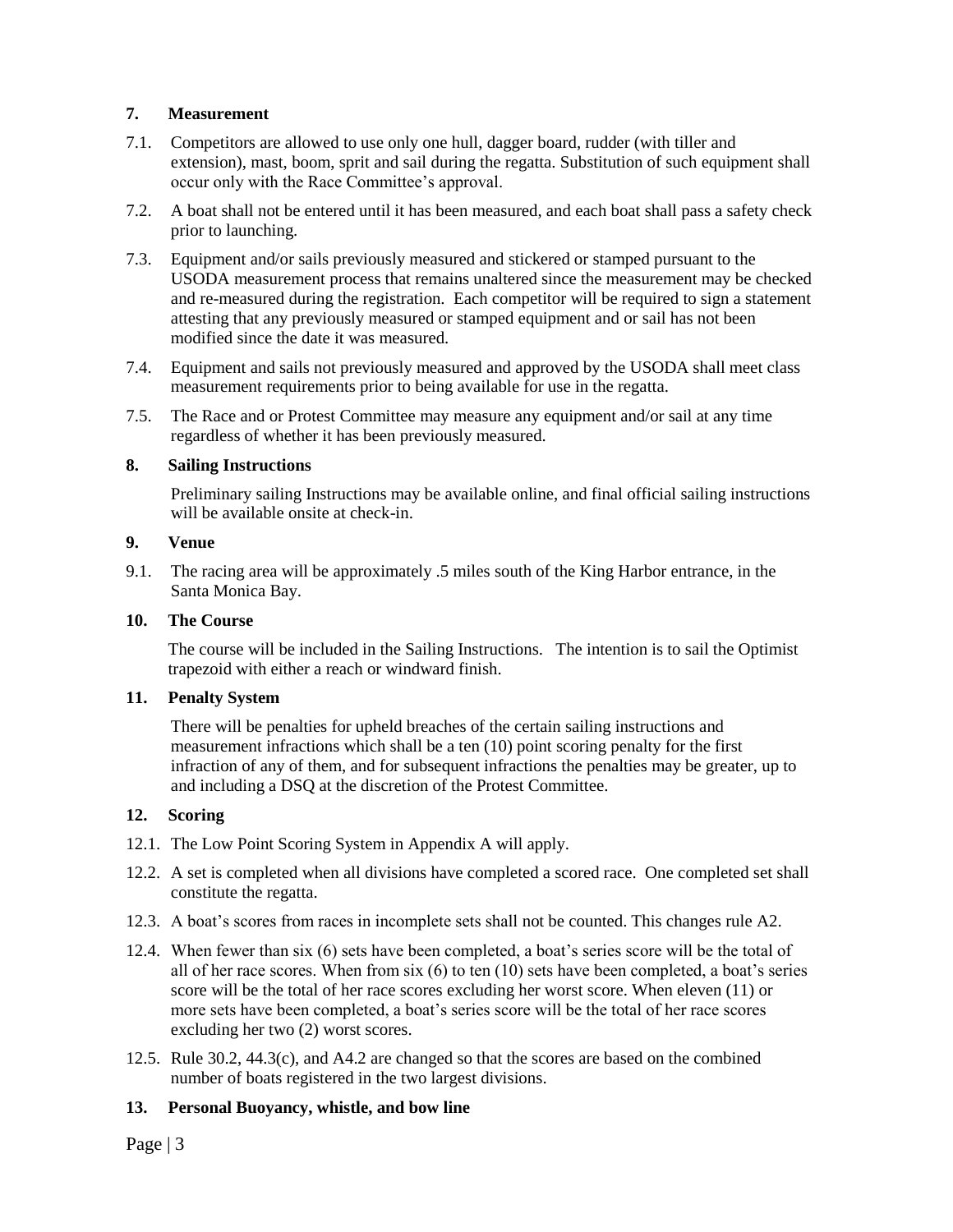- 13.1. In addition to the requirements of rule 40 and it's US Prescription, a condition of entry and participation in this regatta is the wearing of a US Coast Guard approved PFD properly secured at all times while on the water, except for brief periods while removing or adding clothing, or for international sailors only, a PFD approved by their country's corresponding authority. Wet suits, dry suits and inflatable PFD's do not constitute adequate personal buoyancy. Failure to wear one will result in a penalty up to and including disqualification at the discretion of the protest committee
- 13.2. Each competitor shall have a whistle attached to their PFD at all times while on the water.
- 13.3. Each boat shall have a secure loop in the end its bow line.

## **14. Safety and Adult Responsibility**

- 14.1. An adult (Parent, guardian or designated adult) is responsible for the safety of the each sailor. It is the responsibility solely of this adult to decide if the sailor should sail in the weather and sea conditions that might arise during the event. The adults supervising the competitors are ultimately responsible for the risks.
- 14.2. Parents not personally attending any part of the event shall ensure that another adult is authorized and designated to make these decisions for their sailor, and each competitor shall indicate in writing the parent or adult representative that will be responsible for the competitor throughout the event.
- 14.3. The designated adult shall accept full responsibility for all actions of the competitor during any activity related to the event. This includes on-shore activities before, during, and after the regatta.

#### **15. Coaches and Support boats**

- 15.1. One coach boat for every ten (10) sailors and fraction thereof from a sailing program may be registered. (For example a program with eleven sailors would be allowed to register two support boats.)
- 15.2. All coach boats shall register and obtain a numbered flag supplied by the Race Committee that must be flown from a staff at all times while on the water. Each coach boat shall have a working VHF radio, an anchor suitable for anchoring in the waiting area, and a basic first aid kit.
- 15.3. The conduct of registered support boats and all other boats including spectator boats will be governed by the Sailing Instructions.

## **16. Prizes**

- Prizes will be given as follows: Overall: 1st through 5th Red Fleet: 1st through 3rd Blue Fleet: 1st through 3rd White Fleet: 1st through 3rd Top girl: 1st through 3rd Green Fleet: Participation awards for all competitors*.*
- **17.** Team Trials Qualification

This regatta is a 2013 USODA Team Trials Qualifying event. The top 25% of team trials eligible competitors as defined by the USODA registered in both the Championship and Green Fleets based on the final results may receive invitations to compete in the 2013 USODA Team Trials.